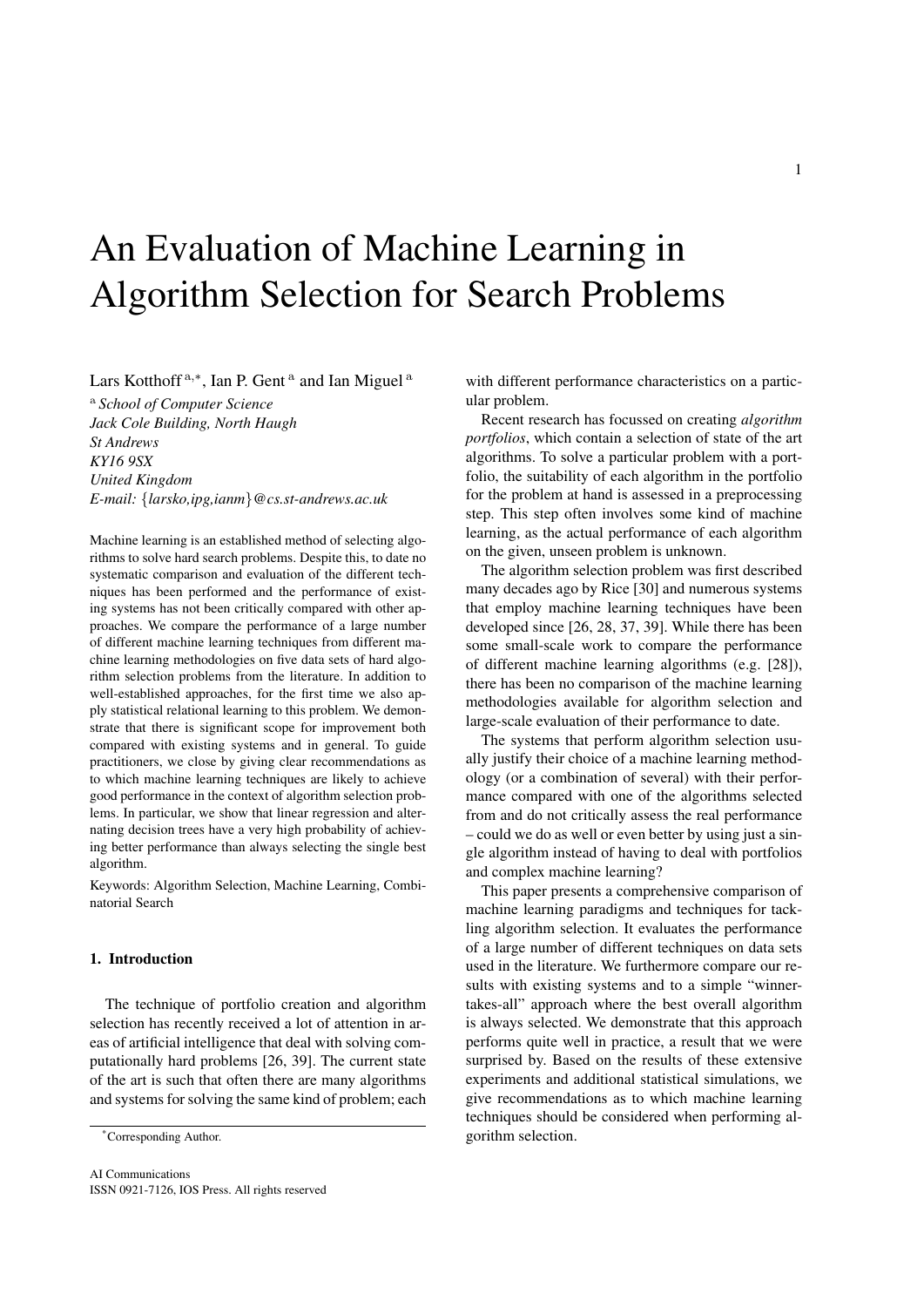The aim of the investigation presented here is not to establish a set of machine learning algorithms that are best in general for algorithm selection and should be used in all cases, but rather to provide guidance to researchers with little experience in algorithm selection. In any particular scenario, an investigation similar to the one presented here can be performed to establish the best machine learning method for the specific case if the resources for doing so are available.

### 2. Background

We are addressing an instance of the algorithm selection problem [30] – given variable performance among a set of algorithms, choose the best candidate for a particular problem instance. Machine learning is an established method of addressing this problem [5, 24]. Give[n th](#page-13-0)e performance of each algorithm on a set of training problems, we try to predict the performance on unseen problems.

An algorithm portfolio [11, 23] consists of a set of algor[ith](#page-13-3)[ms](#page-13-4). A subset is selected and applied sequentially or in parallel to a problem instance, according to some schedule. The schedule may involve switching between algorithms while [the](#page-13-5) [pro](#page-13-6)blem is being solved (e.g. [21, 36]). We consider the problem of choosing the best algorithm from the portfolio (i.e. a subset of size 1) and using it to solve the particular problem instance to completion. In this context, the widest range of ma[chi](#page-13-7)[ne l](#page-14-2)earning techniques are applicable. Some of the techniques are also applicable in other contexts – performance predictions can easily be used to devise a schedule with time allocations for each algorithm in the portfolio, which can then be applied sequentially or in parallel. Therefore some of our results are also relevant to other approaches.

There have been many systems that use algorithm portfolios in some form developed over the years and an exhaustive list is beyond the scope of this paper. Smith-Miles [34] presents a survey of many different approaches. One of the earliest systems was Prodigy [3], a planning system that uses various machine learning methodologies to select from search strat[egies. PYTH](#page-14-3)I[A \[](#page-14-3)37] is more general and selects from among scientific algorithms. MULTI-TAC [25] tailors co[ns](#page-13-8)traint solvers to the problems they are to tackle. Borrett et al. [2] employed a sequential portfolio of constraint so[lve](#page-14-0)rs. More recently, Guerri and Milano [12] use a decision-tree based techniqu[e to](#page-13-9) select among a portfolio of constraint- and integerprogramming based solution methods for the bid evaluation problem. In the area of hard combinatorial search problems, a highly successful approach in satisfiability (SAT) is SATzilla [39]. In constraint programming, CP-Hydra uses a similar approach [26]. The AQME system [28] performs algorithm selection for finding satisfying assignments for quantified Boolean formulae.

Silverthorn and Miikkulainen [33] descri[be](#page-13-1) a different approach [to](#page-13-2) portfolio performance prediction. They cluster instances into latent classes (classes that are unknown before and only emerge as the clusterin[g takes place\) and choose the be](#page-14-4)s[t al](#page-14-4)gorithm for each class. The ISAC system [18] is similar in that it clusters problem instances and assigns algorithms to each cluster, but it does not use a latent approach. The classes are only implicit in the clusters. Stern et al. [35] use a Bayesian model to ma[nag](#page-13-10)e portfolios and allow for changes to the algorithms from the portfolio and problem instance characteristics. Hydra [40] configures algorithms before adding them to t[he portfolio.](#page-14-5) [The](#page-14-5) aim is to compose portfolios where the algorithms complement each other.

There are many different approa[che](#page-14-6)s to using machine learning for algorithm selection. Often, the method of choice is not compared with other approaches. Justification of the authors' decision usually takes the form of demonstrated performance improvements over a single algorithm of the ones being selected from. Other approaches use ensembles of machine learning algorithms to provide good performance [20].

There are a few publications that do explicitly compare different machine learning algorithms. Xu et al. [39] mention that, in addition to the chosen ridge r[egre](#page-13-11)ssion for predicting the runtime, they explored using lasso regression, support vector machines and Gaussian processes. Cook and Varnell [\[4\]](#page-14-1) [comp](#page-14-1)a[re d](#page-14-1)ifferent decision tree learners, a Bayesian classifier, a nearest neighbour approach and a neural network. Leyton-Brown et al. [22] compare several versions of linear and non-l[inear regression.](#page-13-12) G[uo](#page-13-12) and Hsu [13] explore using decision trees, naïve Bayes rules, Bayesian networks and meta-learning techniques. [Gebruers et al.](#page-13-13) [6] com[pare](#page-13-13) nearest neighbour classifiers, decision trees and statistical mo[dels.](#page-13-14) [Hough an](#page-13-14)d [W](#page-13-14)illiams [16] use decision tree ensembles and support vector machines. Bhowmick et al. [1] investigate al[ternating decision](#page-13-15) trees and various forms of boosting, while Pulina and Tacchella [27] use deci[sion trees, decision rules,](#page-13-16) logistic regression and near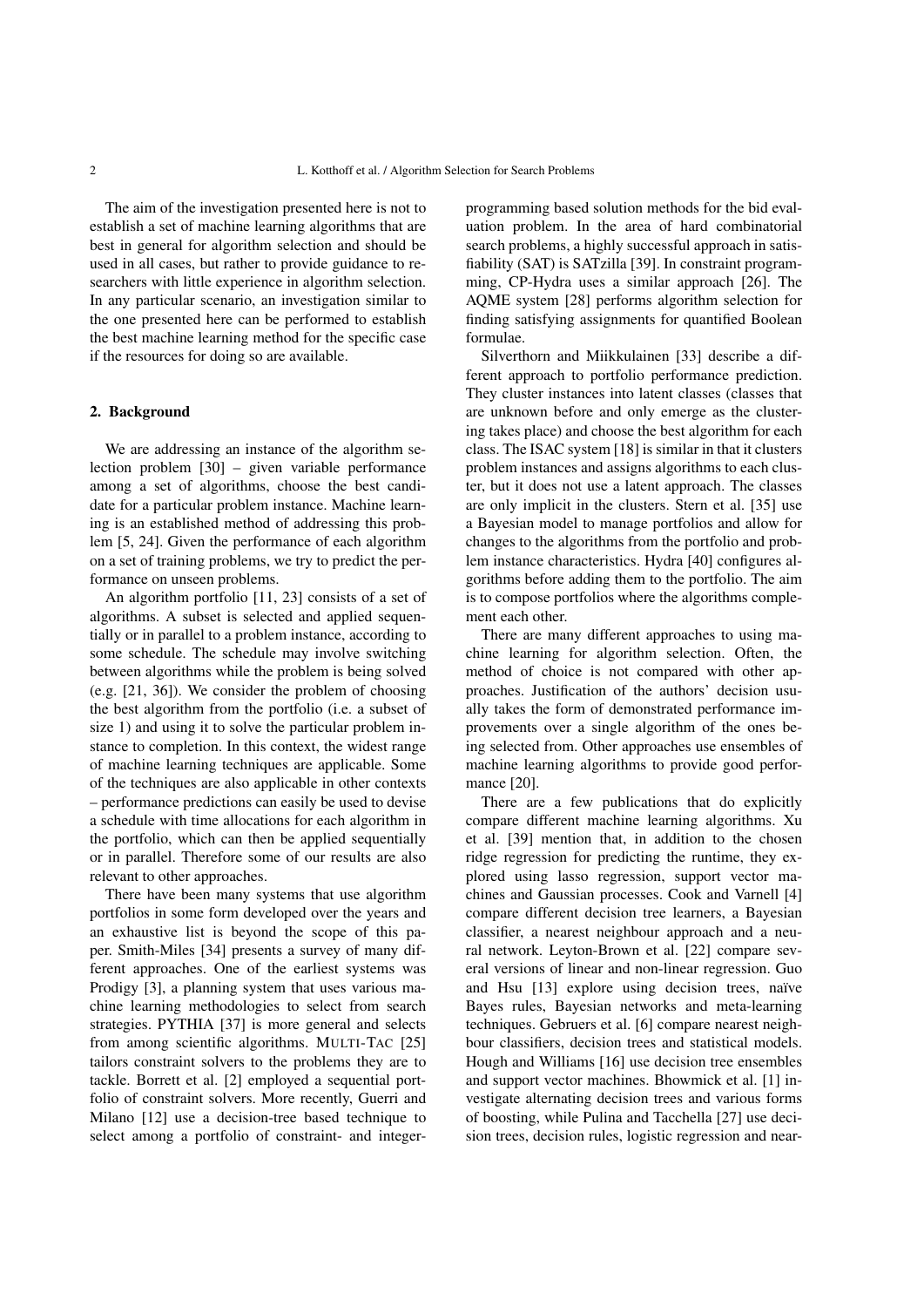est neighbour approaches and Roberts and Howe [32] evaluate 32 different Machine Learning algorithms for predicting the runtime. Silverthorn and Miikkulainen [33] compare the performance of different latent class models. Gent et al., Kot[thoff et al.](#page-14-7) [8, 20] c[om](#page-14-7)pare 18 classification algorithms.

Of these, only [6, 8, 13, 16, 20, 27, [33\] quantify](#page-14-4) [the pe](#page-14-4)r[for](#page-14-4)mance of the different methods they used. The other co[mparisons gi](#page-13-17)[ve only qualitat](#page-13-11)i[ve](#page-13-17) [evi](#page-13-11)dence. None of the publications that give quantitative evidence are as com[pre](#page-13-15)[he](#page-13-17)n[siv](#page-13-14)e [as](#page-13-16) [this](#page-13-11) [stu](#page-13-18)[dy,](#page-14-4) neither in terms of data sets nor Machine Learning algorithms.

#### 3. Algorithm selection methodologies

In an ideal world, we would know enough about the algorithms in the portfolio to formulate rules to select a particular one based on certain characteristics of a problem to solve. In practice, this is not possible except in trivial cases. For complex algorithms and systems, like the ones mentioned above, we do not understand the factors that affect the performance of a specific algorithm on a specific problem well enough to make the decisions the algorithm selection problem requires with confidence.

As outlined above, a common approach to overcoming these difficulties is to use machine learning. Several machine learning methodologies are applicable here. We present the most prevalent ones below. We use the term "methodology" to mean a kind of machine learning algorithm that can be used to achieve a certain kind of prediction output. In addition to these, we use a simple majority predictor that always predicts the algorithm from the portfolio with the largest number of wins, i.e. the one that is fastest on the largest subset of all training instances, ("winner-takes-all" approach) for comparison purposes. This provides an evaluation of the real performance improvement over manually picking the best algorithm from the portfolio. For this purpose, we use the WEKA [14] ZeroR classifier implementation.

#### *3.1. Case-based reasoning*

Case-based reasoning informs decisions for unseen problems with knowledge about past problems. An introduction to the field can be found in [31]. The idea behind case-based reasoning is that instead of trying to construct a theory of what characteristics affect the performance, examples of past performance are used to infer performance on new problems.

The main part of a case-based reasoning system is the case base. We use the WEKA IBk nearestneighbour classifier with 1, 3, 5 and 10 nearest neighbours considered as our case-based reasoning algorithms. The case base consists of the problem instances we have encountered in the past and the best algorithm from the portfolio for each of them – the set of training instances and labels. Each case is a point in *n*dimensional space, where *n* is the number of attributes each problem has. The nearest neighbours are determined by calculating the Euclidean distance. While this is a very weak form of case-based reasoning, it is consistent with the observation above that we simply do not have more information about the problems and algorithms from the portfolio that we could encode in the reasoner.

The attraction of case-based reasoning, apart from its conceptual simplicity, is the fact that the underlying performance model can be arbitrarily complex. As long as the training data is representative (i.e. the case base contains problems similar to the ones we want to solve with it), the approach will achieve good performance.

We use the AQME system [28] as a reference system that uses case-based reasoning to compare with. AQME uses a nearest-neighbour classifier to select the best algorithm.

# *3.2. Classification*

Intuitively, algorithm selection is a simple classification problem – label each problem instance with the algorithm from the portfolio that should be used to solve it. We can solve this classification problem by learning a classifier that discriminates between the algorithms in the portfolio based on the characteristics of the problem. A set of labelled training examples is given to the learner and the learned classifier is then evaluated on a set of test instances.

We use the WEKA

- AdaBoostM1,
- BayesNet,
- BFTree,
- ConjunctiveRule,
- DecisionTable,
- FT,
- HyperPipes,
- J48,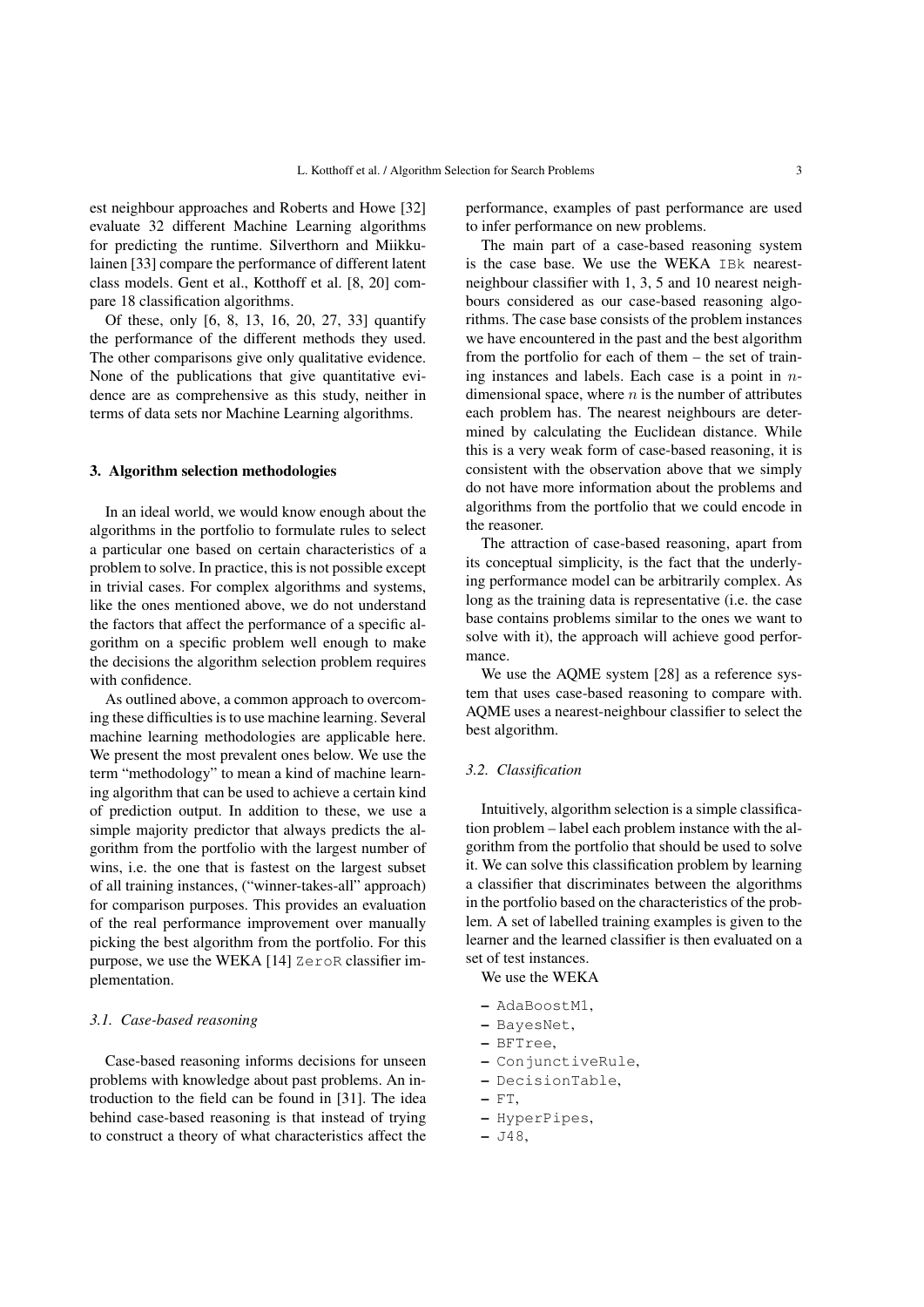- J48graft,
- JRip,
- LADTree,
- LibSVM (with radial basis and sigmoid function kernels),
- MultilayerPerceptron,
- OneR,
- PART,
- RandomForest,
- RandomTree and
- REPTree

classifiers. Our selection is large and inclusive and contains classifiers that learn all major types of classification models. In addition to the WEKA classifiers, we used a custom classifier that assumes that the distribution of the class labels for the test set is the same as for the training set and samples from this distribution without taking features into account.

We consider the classifier presented by Gent et al. [7] as a reference system from the literature to compare with. They use a decision tree induced by the J48 algorithm.

# *3.3. Regression*

Instead of considering all algorithms from the portfolio together and selecting the one with the best performance, we can also try to predict the performance of each algorithm on a given problem independently and then select the best one based on the predicted performance measures. The downside is that instead of running the machine learning once per problem, we need to run it for each algorithm in the portfolio for a single problem.

The advantage of this approach is that instead of trying to learn a model of a particular portfolio, the learned models only apply to individual algorithms. This means that changing the portfolio (i.e. adding or removing algorithms) can be done without having to retrain the models for the other algorithms. Furthermore, the performance model for a single algorithm might be not as complex and easier to learn than the performance model of a portfolio.

Regression is usually performed on the runtime of an algorithm on a problem. Xu et al. [39] predict the logarithm of the runtime because they "have found this log transformation of runtime to be very important due to the large variation in runtimes for hard combinatorial problems."

We use the WEKA

- GaussianProcesses,
- LibSVM (*ε* and *ν*),
- LinearRegression,
- REPTree and
- SMOreg

learners to predict both the runtime and the logarithm of the runtime. Again we have tried to be inclusive and add as many different regression learners as possible regardless of our expectations as to their suitability or performance.

We use a modified version of SATzilla [39] (denoted SATzilla*′* ) to compare with. SATzilla uses a form of ridge regression to predict a performance measure related to the runtime of an algorithm on a problem.

# *3.4. Statistical relational learning*

Statistical relational learning is a relatively new discipline of machine learning that attempts to predict complex structures instead of simple labels (classification) or values (regression) while also addressing uncertainty. An introduction can be found in [10]. For algorithm selection, we try to predict the performance ranking of the algorithms from the portfolio on a particular problem.

We consider this approach promising b[ecau](#page-13-19)se it attempts to learn the model that that is most intuitive for humans. In the context of algorithm portfolios, we do not care about the performance of individual algorithms, but the relative performance of the algorithms in the portfolio. While this is not relevant for selecting the single best algorithm, many approaches use predicted performance measures to compute schedules according to which to run the algorithms in the portfolio (e.g. [9, 26, 28]). We also expect a good model of this sort to be much more robust with respect to the inherent uncertainty of empirical performance measurements.

We use the support vector machine *SV Mrank* instanti[ati](#page-13-20)[on](#page-13-1)<sup>1</sup> [of](#page-13-2) *SVM*<sup>struct</sup> [17]. It was designed to predict ranking scores. Instances are labelled and grouped according to certain criteria. The labels are then ranked within each group. We can use the system unmodified for our pu[rp](#page-3-0)oses and predic[t th](#page-13-21)e ranking score for each algorithm on each problem. We left the parameters at their default values and used a value of 0*.*1 for the convergence parameter  $\varepsilon$  except in cases where the model learner did not converge within an hour. In these cases, we set  $\varepsilon = 0.5$ .

<sup>4</sup> L. Kotthoff et al. / Algorithm Selection for Search Problems

<span id="page-3-0"></span><sup>1</sup>http://www.cs.cornell.edu/People/tj/svm\_ light/svm\_rank.html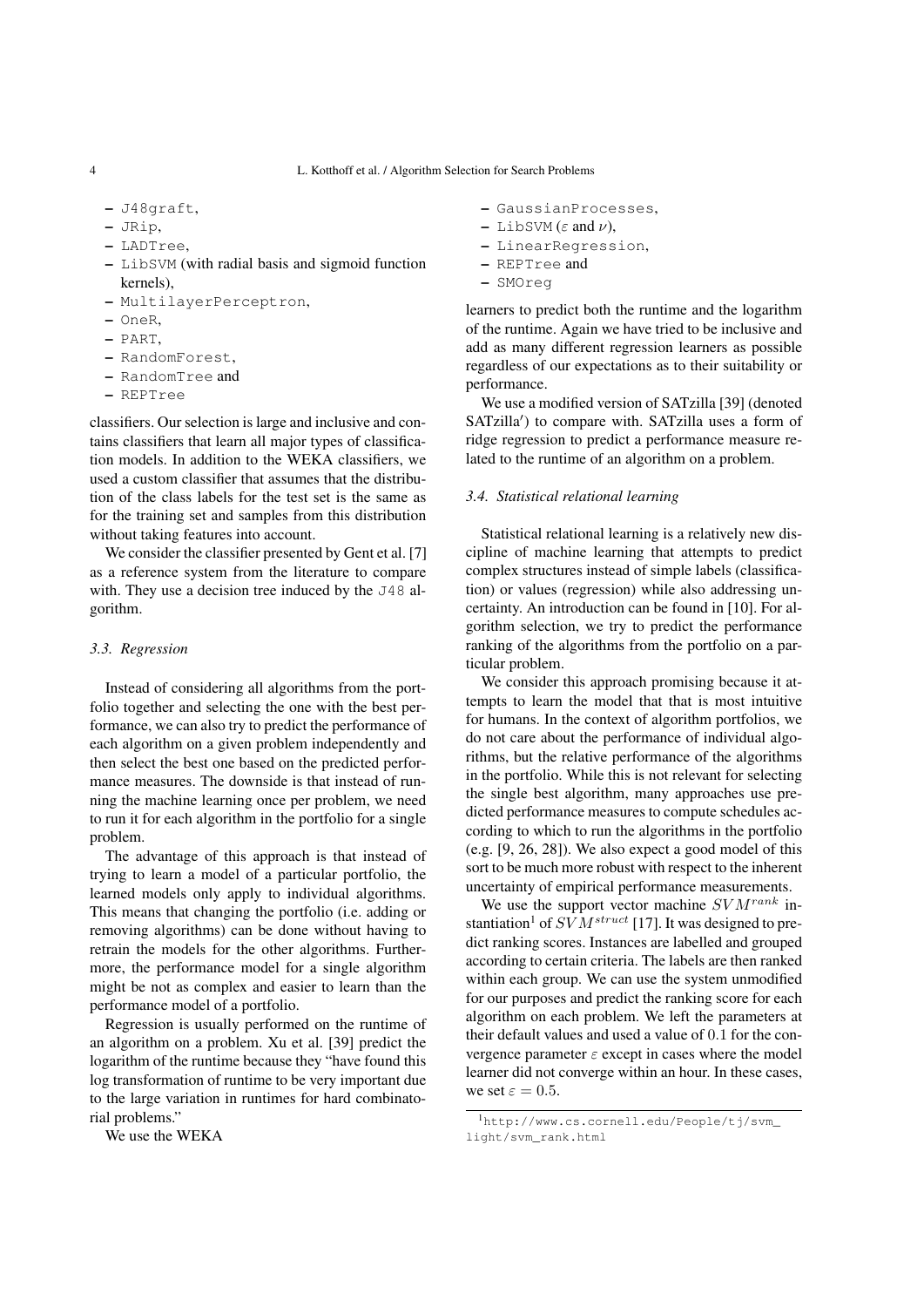To the best of our knowledge, statistical relational learning has never before been applied to algorithm selection.

### 4. Evaluation data sets

We evaluate and compare the performance of the approaches mentioned above on five data sets of hard algorithm selection problems taken from the literature. We take three sets from the training data for SATzilla 2009. This data consists of SAT instances from three categories – hand-crafted, industrial and random. They contain 1181, 1183 and 2308 instances, respectively. The SATzilla authors use 91 attributes for each instance and select a SAT solver from a portfolio of 19 solvers<sup>2</sup>. We compare the performance of each of our methodologies to a modified version of SATzilla that only outputs the predictions for each problem without running a presolver or doing any of the other optimisat[io](#page-4-0)ns and denote this system SATzilla*′* . While the effectiveness of such optimisations has been shown in some cases, most systems do not use them (e.g. [26, 28]). We adjusted the timeout values reported in the training data available on the website to 3600 seconds after consultation with the SATzilla team as some of the reported timeout values are incorrect.

[T](#page-13-1)[he](#page-13-2) fourth data set comes from the QBF Solver Evaluation  $2010<sup>3</sup>$  and consists of 1368 QBF instances from the main, small hard, 2QBF and random tracks. 46 attributes are calculated for each instance and we select from a portfolio of 5 QBF solvers. Each solver was run on eac[h](#page-4-1) instance for at most 3600 CPU seconds. If the solver ran out of memory or was unable to solve an instance, we assumed the timeout value for the runtime. The experiments were run on a machine with a dual 4 core Intel E5430 2.66 GHz processor and 16 GB RAM. We compare the performance to that of the AQME system.

Our last data set is taken from [7] and selects from a portfolio of two solvers for a total of 2028 constraint problem instances from 46 problem classes with 17 attributes each. We compare our performance to the classifier described in the paper.

For each data set, some of the attributes are cheap to compute while others are extremely expensive. In practice, steps are usually taken to avoid the expensive attributes; see for example [7], who explicitly eliminate them. More details can be found in the referenced publications.

We chose the data sets because they represent algorithm selection problems fr[om](#page-13-22) three areas where the technique of algorithm portfolios has attracted a lot of attention recently. For all sets, reference systems exist that we can compare with. Furthermore, the number of algorithms in the respective portfolios for the data sets is different.

It should be noted that the systems we are comparing against are given an unfair advantage. They have been trained on at least parts of the data that we are using for the evaluation. Their performance was assessed on the full data set as a black box system. The machine learning algorithms we use however are given disjoint sets of training and test instances.

#### 5. Methodology

The focus of our evaluation is the performance of the machine learning algorithms. Additional factors that would impact the performance of an algorithm selection system in practice are not taken into account. These factors include the time to calculate problem features and additional considerations for selecting algorithms, such as memory requirements.

We furthermore do not assess the impact of techniques such as using a presolver to allow the machine learning to focus on problems that take a long time to solve. While this technique has been used successfully by Xu et al. [39], most approaches in the literature do not use such techniques (e.g. [21, 26, 28]). Therefore, our results are applicable to a wide range of research.

We measured the performance of the machine learning [algorithms](#page-14-1) in terms of misclassification penalty. The misclassification penalty [is](#page-13-7) [the](#page-13-1) [add](#page-13-2)itional CPU time we need to solve a problem instance if not choosing the best algorithm from the portfolio, i.e. the difference between the CPU time the selected algorithm required and the CPU time the fastest algorithm would have required. This is based on the intuition that we do not particularly care about classifying as many instances correctly as possible; we rather care that the instances that are important to us are classified correctly. The wider the performance between the best and worst algorithm for an instance, the more important it is to us. If the selected algorithm was not able to solve the problem, we assumed the timeout value minus the fastest CPU time to be the misclassification penalty. This only

<sup>2</sup>http://www.cs.ubc.ca/labs/beta/Projects/ SATzilla/

<span id="page-4-1"></span><span id="page-4-0"></span><sup>3</sup>http://www.qbflib.org/index\_eval.php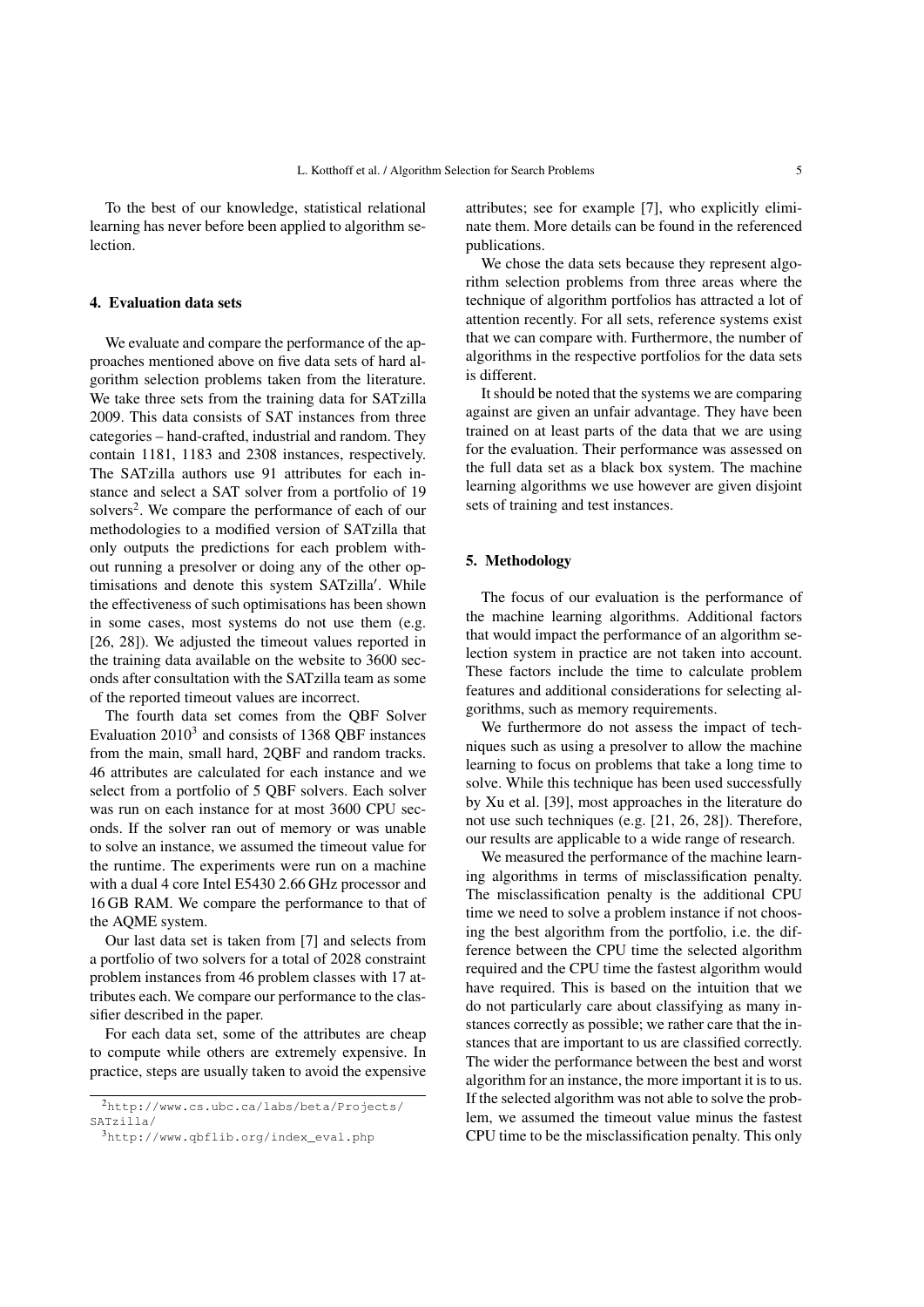gives a weak lower bound, but we cannot determine the correct value without running the algorithm to completion.

For the classification learners, we attached the maximum misclassification penalty as a weight to the respective problem instance during the training phase. The intuition is that instances with a large performance difference between the algorithms in the portfolio are more important to classify correctly than the ones with almost no difference. We use the weight as a means of biasing the machine learning algorithms towards these instances. The maximum misclassification penalty is the maximum possible gain – if the default choice is the worst performer, we can improve the solve time by this much by selecting the best performer. This weight ensures that the optimisation objective of the classification learners is the same as the objective we are using in the evaluation – minimising the additional time required because of misclassifications.

The handling of missing attribute values was left up to the specific machine learning system. We estimated the performance of the learned models using ten-fold stratified cross-validation [19]. The performance on the whole data set was estimated by summing the misclassification penalties of the individual folds.

For each data set, we used two sets of features – the full set and the subset of [the](#page-13-23) most predictive features. We used WEKA's CfsSubsetEval attribute selector with the BestFirst search method with default parameters to determine the most predictive features for the different machine learning methodologies. We treated *SV Mrank* as a black box algorithm and therefore did not determine the most predictive features for it.

We performed a full factorial set of experiments where we ran each machine learning algorithm of each methodology on each data set. We also evaluated the performance with thinned out training data. We randomly deleted 25, 50 and 75% of the problemalgorithm pairs in the training set. We thus simulated partial training data where not all algorithms in the algorithm portfolio had been run on all problem instances. The missing data results in less comprehensive models being created.

To evaluate the performance of the algorithm selection systems we compare with, we ran them on the full, unpartitioned data set. The misclassification penalty was calculated in the same way as for the machine learning algorithms.

#### *5.1. Machine learning algorithm parameters*

We tuned the parameters of all machine learning algorithms to achieve the best performance on the given data sets. Because of the very large space of possible parameter configurations, we focussed on the subset of the parameters that is likely to affect the generalisation error. Tuning the values of all parameters would be prohibitively expensive. The total number of evaluated configurations was 19,032.

Our aim was to identify the parameter configuration with the best performance on *all* data sets. Configurations specific to a particular data set would prevent us from drawing conclusions as to the performance of the particular machine learning algorithm in general. It is very likely that the performance on a particular data set can be improved significantly by carefully tuning a machine learning algorithm to it (cf. [7]), but this requires significant effort to be invested in tuning for each data set.

Our intention for the results presented in this paper is twofold. On one hand, the algorit[hm](#page-13-22)s that we demonstrate to have good performance can be used with their respective configurations as-is by researchers wishing to build an algorithm selection system for search problems. On the other hand, these algorithm configurations can serve as a starting point for tuning them to achieve the best performance on a particular data set. The advantage of the former approach is that a machine learning algorithm can be chosen for a particular task with quantitative evidence for its performance already available.

In many approaches in the literature, machine learning algorithms are not tuned at all if the performance of the algorithm selection system is already sufficient with default parameters. Many researchers who use machine learning for algorithm selection are not machine learning experts.

We used the same methodology for tuning as for the other experiments. For each parameter configuration, the performance in terms of misclassification penalty with the full set of parameters on each data set was evaluated using ten-fold stratified cross-validation. We determined the best configurations by calculating the intersection of the set of best configurations on each individual data set. For four algorithms, this intersection was empty and we used the configurations closest to the best one to determine the best overall configuration. This was the case for the classification algorithms BFTree, DecisionTable, JRip and PART. For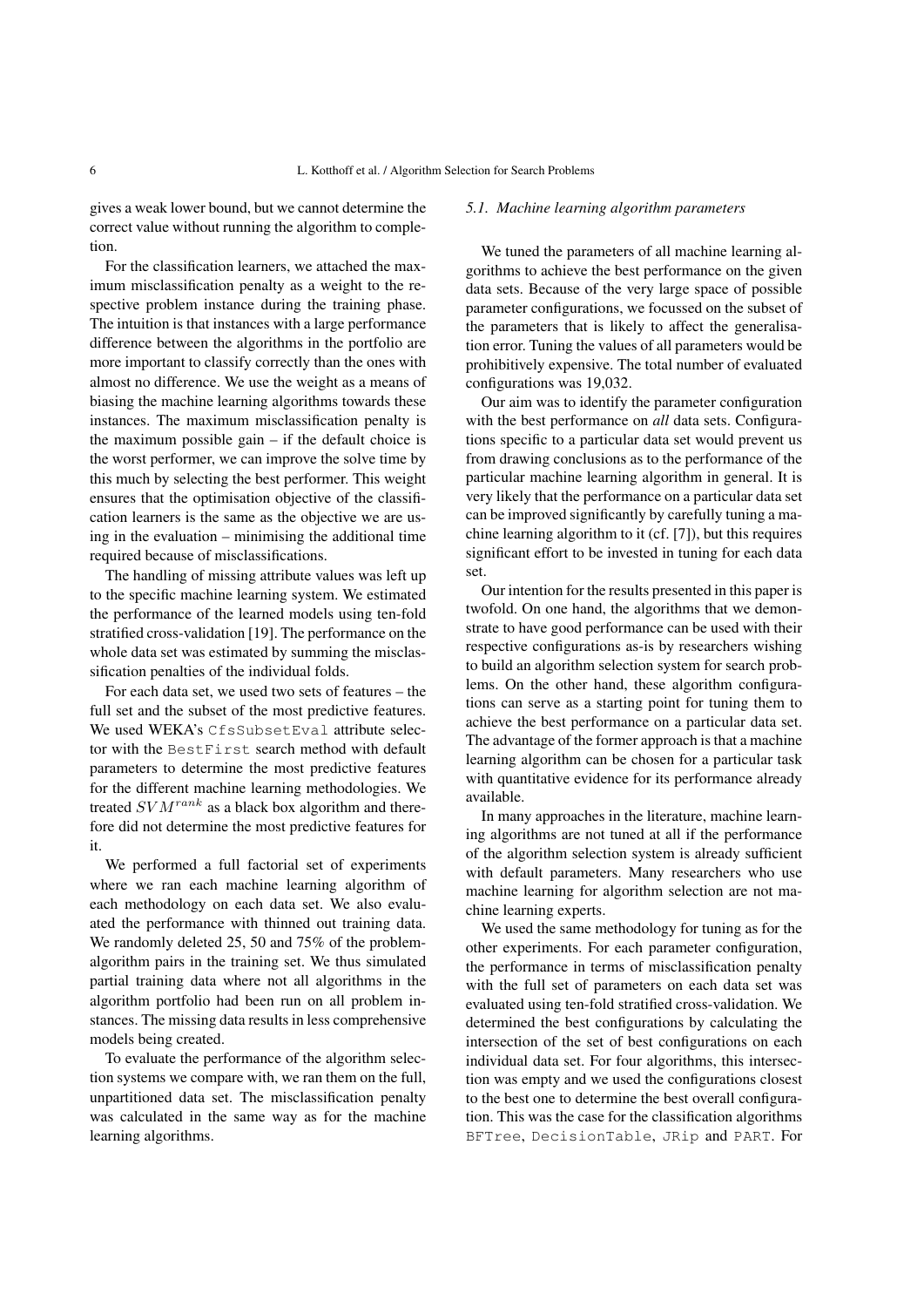all other algorithms, there was at least one configuration that achieved the best performance on all data sets.

We found that for most of the machine learning algorithms that we used, the default parameter values already gave the best performance across all data sets. Furthermore, most of the parameters had very little or no effect; only a few made a noticeable difference. For *SV Mrank*, we found that only a very small number of parameter configurations were valid across all data sets – in the majority of cases, the configuration would produce an error. We decided to change the parameter values from the default for the six case-based reasoning and classification algorithms below.

- AdaBoostM1 We used the  $-\circ$  flag that enables resampling.
- **DecisionTable** We used the  $-E$  acc flag that uses the accuracy of a table to evaluate its classification performance.
- **IBk** with 1, 3, 5 and 10 neighbours We used the  $-I$ flag that weights the distance by its inverse.
- **J48** We used the flags  $-R$  -N 3 for reduced error pruning.

**JRip** We used the  $-U$  flag to prevent pruning.

**PART** We used the  $-P$  flag to prevent pruning.

We were surprised that the use of pruning decreased the performance on unseen data. Pruning is a way of preventing a learned classifier from becoming too specific to the training data set and generalising poorly to other data. One possible explanation for this behaviour is that the concept that the classifier learns is sufficiently prominent in even relatively small subsets of the original data and pruning over-generalises the learned model which leads to a reduction in performance.

#### 6. Experimental results

We first present and analyse the results for each machine learning methodology and then take a closer look at the individual machine learning algorithms and their performance.<sup>4</sup>

The misclassification penalty in terms of the majority predictor for all methodologies and data sets is shown in Figure 1. The results range from a misclassification penalty of less than 10% of the majority predictor to almost 650%. In absolute terms, the difference to always picking the best overall algorithm can be from an improvement of more than 28 minutes per problem to a decrease in performance of more than 41 minutes per problem.

At first glance, no methodology seems to be inherently superior. The "No Free Lunch" theorems, in particular the one for supervised learning [38], suggest this result. We were surprised by the good performance of the majority predictor, which in particular delivers excellent performance on the industrial SAT data set. The *SV Mrank* relational approach is s[imi](#page-14-8)lar to the majority predictor when it delivers good performance.

Many publications do not compare their results with the majority predictor, thus creating a misleading impression of the true performance. As our results demonstrate, always choosing the best algorithm from a portfolio without any analysis or machine learning can *significantly outperform* more sophisticated approaches.

Some of the machine learning algorithms perform worse than the majority predictor in some cases. There are a number of possible reasons for this. First, there is always the risk of overfitting a trained model to the training set such that it will have bad performance on the test set. While cross-validation somewhat mitigates the problem, it will still occur in some cases. Second, the set of features we are using may not be informative enough. The feature sets are however what is used in state of the art algorithm selection systems and able to inform predictions that provide performance improvements in some cases.

Figure 2 shows the misclassification penalty in terms of a classifier that learns a simple rule (OneR in  $WEKA$ ) – the data is the same as in Figure 1, but the reference is different. This evaluation was inspired by Holte [15[\],](#page-7-1) who reports good classification results even with simple rules. On the QBF and SAT-IND data sets, there is almost no difference. On the CSP [da](#page-7-0)ta set, a simple rule is not able to capture the underlying per[formance](#page-13-24) characteristic adequately – it performs worse than the majority predictor, as demonstrated by the improved relative performance. On the remaining two SAT data sets, learning a simple classification rule improves over the performance of the majority predictor.

The reason for including this additional comparison was to show that there is no simple solution to the problem. In particular, there is no single attribute that adequately captures the performance characteristics and could be used in a simple rule to reliably predict the

<sup>4</sup>Some of the results in a previous version of this paper have been corrected here. For an explanation of the issue, see http://www.cs.st-andrews.ac.uk/˜larsko/ asc-correctio[n.](#page-7-0)pdf.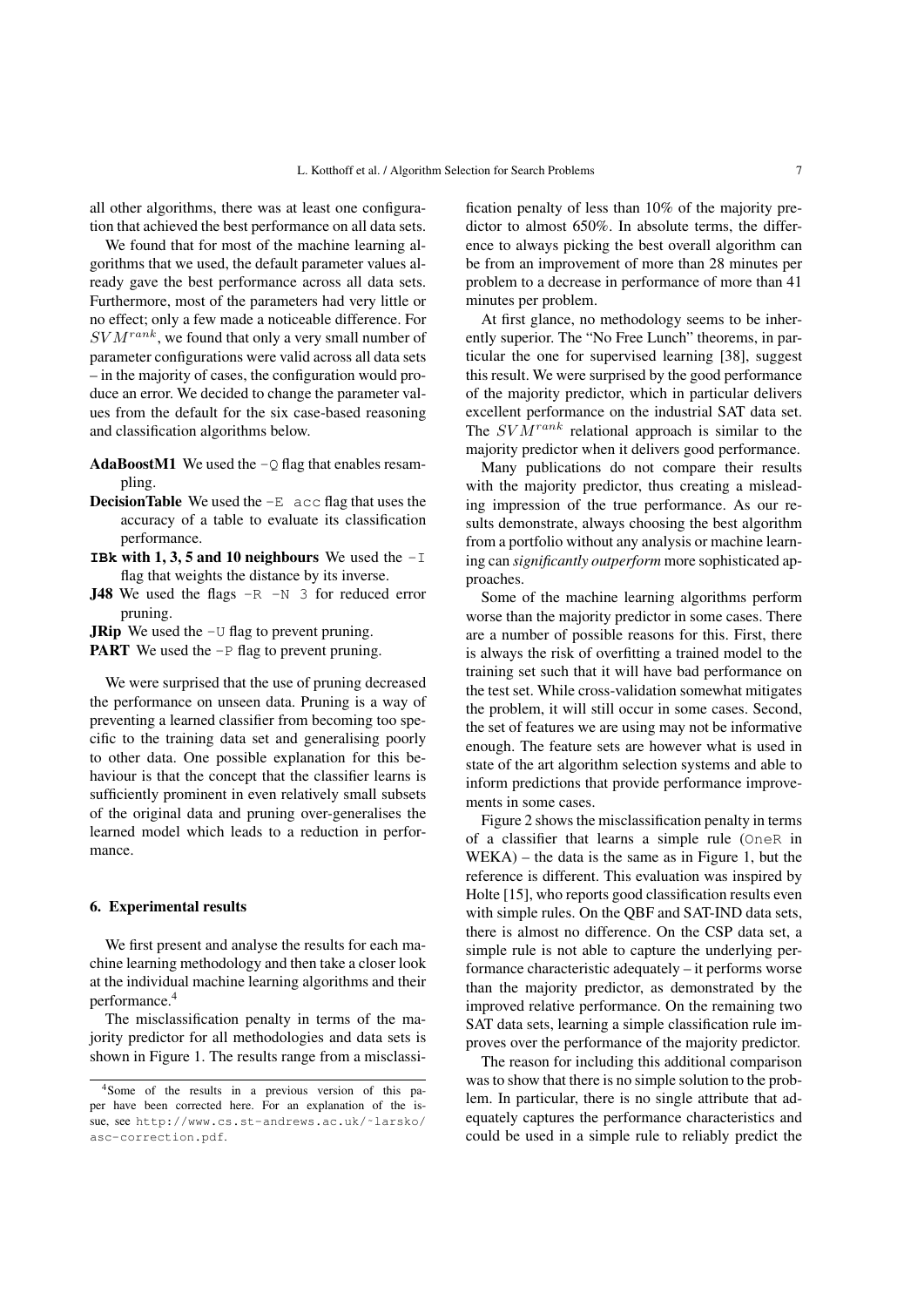

<span id="page-7-0"></span>Fig. 1. Experimental results with full feature sets and training data across all methodologies and data sets. The plots show the 0th (bottom line), 25th (lower edge of box), 50th (thick line inside box), 75th (upper edge of box) and 100th (top line) percentile of the performance of the machine learning algorithms for a particular methodology (4 for case-based reasoning, 19 for classification, 6 for regression and 1 for statistical relational learning). The boxes for each data set are, from left to right, case-based reasoning, classification, regression, regression on the log and statistical relational learning. The performance is shown as a factor of the simple majority predictor which is shown as a dotted line. Numbers less than 1 indicate that the performance is better than that of the majority predictor. The solid lines for each data set show the performance of the systems we compare with ([7] for the CSP data set, [28] for the QBF data set and SATzilla*′* for the SAT data sets).



<span id="page-7-1"></span>Fig. 2. Experimental results with full feature sets and training data across all methodologies and data sets. The boxes for each data set are, from left to right, case-based reasoning, classification, regression, regression on the log and statistical relational learning. The performance is shown as a factor of a classifier that learns a simple rule (OneR in WEKA) which is shown as a dotted line. Numbers less than 1 indicate that the performance is better than that of the simple rule predictor.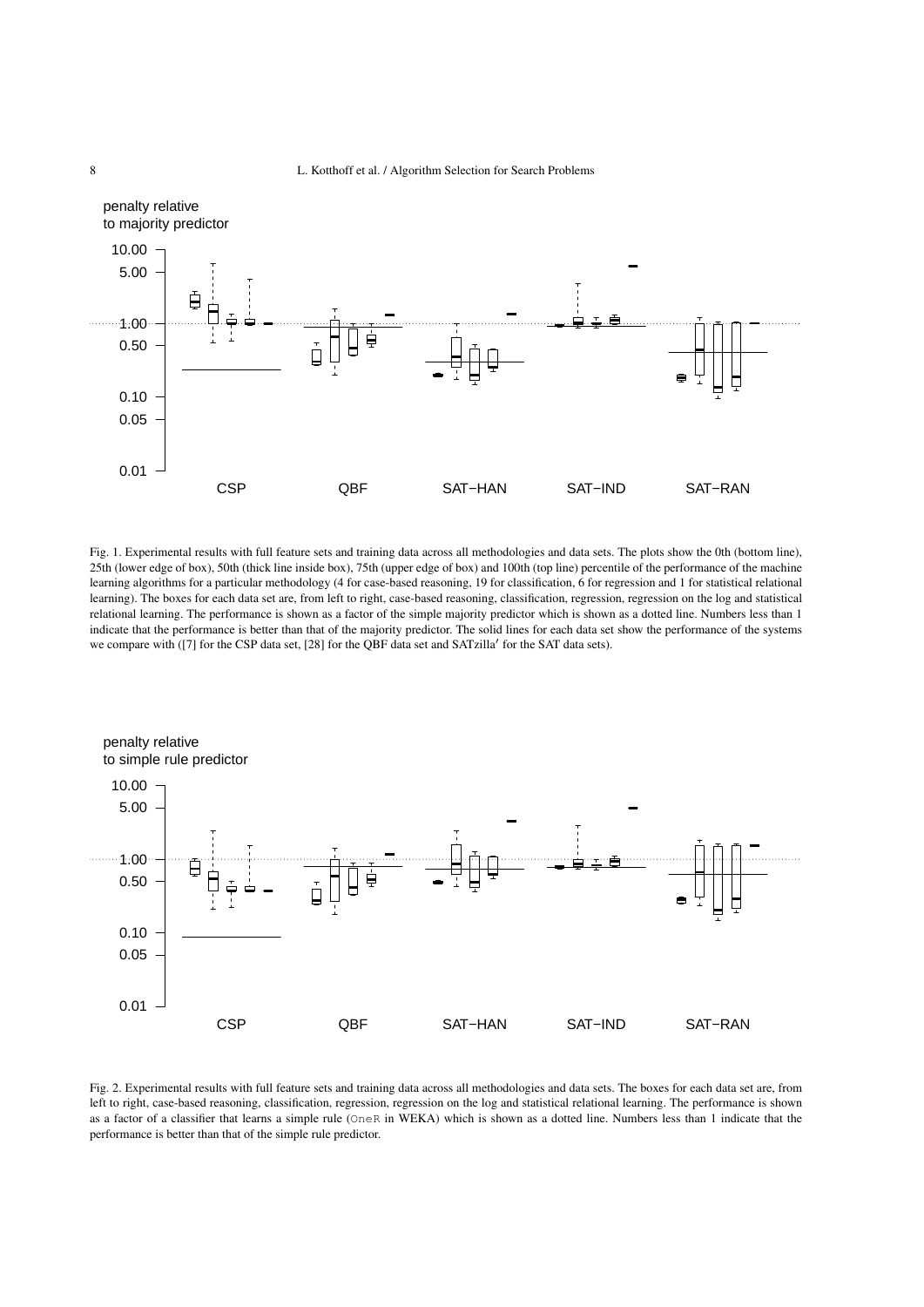best solver to use. On the contrary, the results suggest that considering only a single attribute in a rule is an oversimplification that leads to a deterioration of overall performance. The decrease in performance compared to the majority predictor on some of the data sets bears witness to this.

To determine whether regression on the runtime or on the log of the runtime is better, we estimated the performance with different data by choosing 1000 bootstrap samples from the set of data sets and comparing the performance of each machine learning algorithm for both types of regression. Regression on the runtime has a higher chance of better performance – with a probability of *≈*67% it will be better than regression on the log of the runtime on the full data set. With thinned out training data the picture is different however and regression on the log of the runtime delivers better performance. We therefore show results for both types of regression in the remainder of this paper.

# *6.1. Most predictive features and thinned out training data*

Figure 3 shows the results for the set of the most predictive features. The results are very similar to the ones with the full set of features. A bootstrapping estimate as described above indicated that the probability of the [fu](#page-9-0)ll feature set delivering results better than the set of the most important features is *≈*69%. Therefore, we only consider the full set of features in the remainder of this paper – it is better than the selected feature set with a high probability and does not require the additional feature selection step. In practice, most of the machine learning algorithms ignore features that do not provide relevant information anyway – either explicitly like J48 by not including them in the generated decision tree, or implicitly like the regression techniques that set their factors to zero.

The effects of thinning out the training data were different across the data sets and are shown in Figure 4. On the industrial and random SAT data sets, the performance varied seemingly at random; sometimes increasing with thinned out training data for one machine learning methodology while decreasing for [an](#page-9-1)other one on the same data set. On the handcrafted SAT and QBF data sets, the performance decreased across all methodologies as the training data was thinned out while it increased on the CSP data set. Statistical relational learning was almost unaffected in most cases.

There is no clear conclusion to be drawn from these results as the effect differs across data sets and methodologies. They however suggest that deleting a proportion of the training data may improve the performance of the machine learning algorithms. At the very least, not running all algorithms on all problems because of resource constraints seems to be unlikely to have a large negative impact on performance as long as most algorithms are run on most problems.

The size of the algorithm portfolio did not have a significant effect on the performance of the different machine learning methodologies. For all data sets, each solver in the respective portfolio was the best one in at least some cases – it was not the case that although the portfolio sizes are different, the number of solvers the should be chosen in practice was the same or very similar. Figure 1 does not show a general increase or decrease in performance as the size of the portfolio increases. In particular, the variation in performance on the three SAT data sets with the same portfolio size is at least as big [as](#page-7-0) the variation compared to the other two data sets with different portfolio sizes.

Our intuition was that as the size of the portfolio increases, classification would perform less well because the learned model would be more complex. At the same time, we expected the performance of regression to increase because the complexity of the learned models does not necessarily increase. In practice however the opposite appears to be the case – on the CSP data set, where we select from only 2 solvers, classification and case-based reasoning perform worse compared with the other methodologies than on the other data sets. It turned out however that the number of algorithms selected from the portfolio by the machine learning algorithms at all was small in all cases. As we compared only three different portfolio sizes, there is not enough data from which to draw definitive conclusions.

### *6.2. Best machine learning methodology*

As it is not obvious from the results which methodology is the best, we again used bootstrapping to estimate the probability of being the best performer for each one. We sampled, with replacement, from the set of data sets and for each methodology from the set of machine learning algorithms used and calculated the ranking of the median and maximum performances across the different methodologies. Repeated 1000 times, this gives us the likelihood of an average and the best algorithm of each methodology being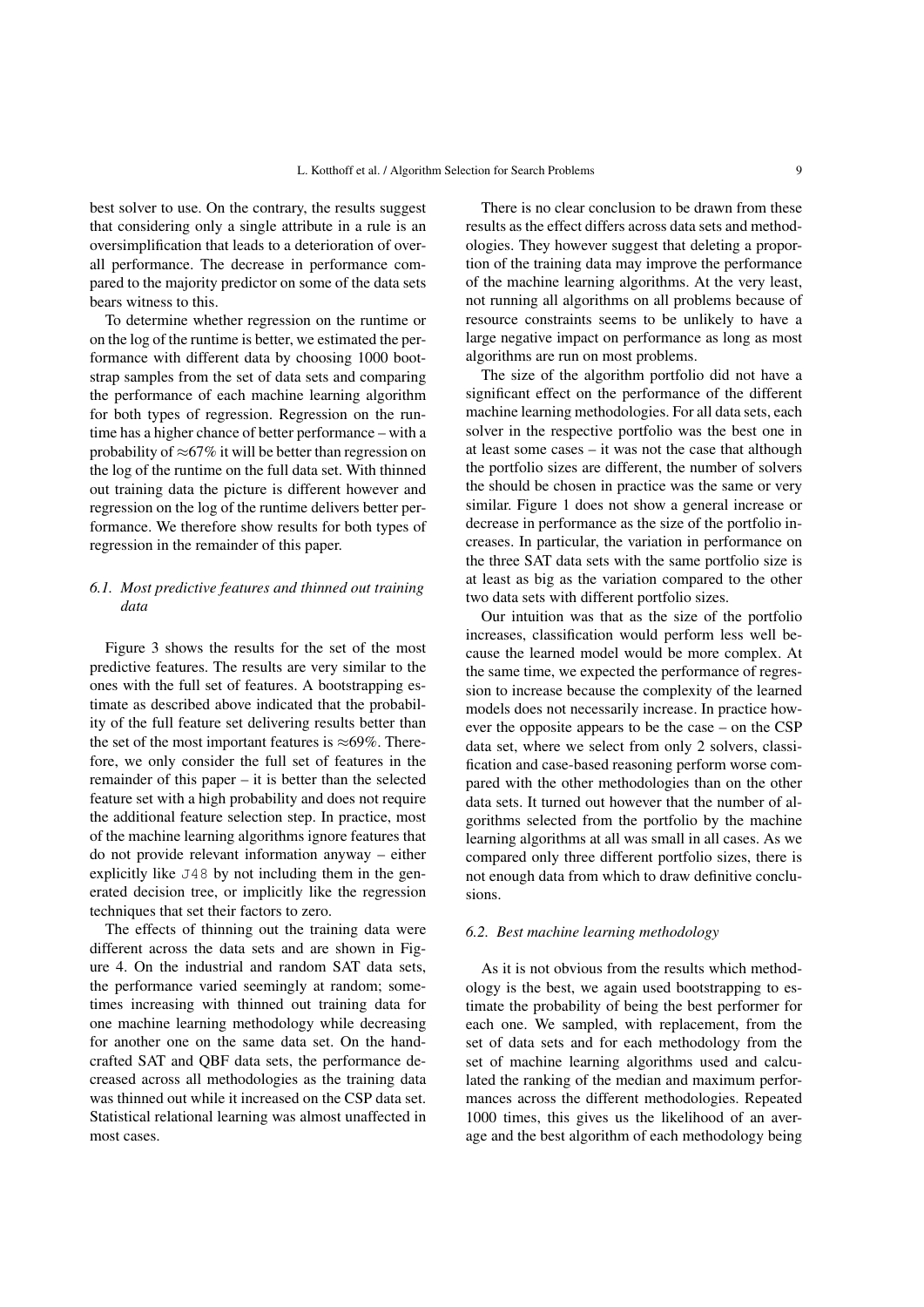#### 10 L. Kotthoff et al. / Algorithm Selection for Search Problems



<span id="page-9-0"></span>Fig. 3. Experimental results with reduced feature sets across all methodologies and data sets. The boxes for each data set are, from left to right, case-based reasoning, classification, regression and regression on the log. We did not determine the set of the most predictive features for statistical relational learning. The performance is shown as a factor of the simple majority predictor. For each data set, the most predictive features were selected and used for the machine learning.



<span id="page-9-1"></span>Fig. 4. Experimental results with full feature sets and thinned out training data across all methodologies and data sets. The lines show the median penalty (thick line inside the box in the previous plots) for 0%, 25%, 50% and 75% of the training data deleted. The performance is shown as a factor of the simple majority predictor which is shown as a grey line. Numbers less than 1 indicate that the performance is better than that of the majority predictor.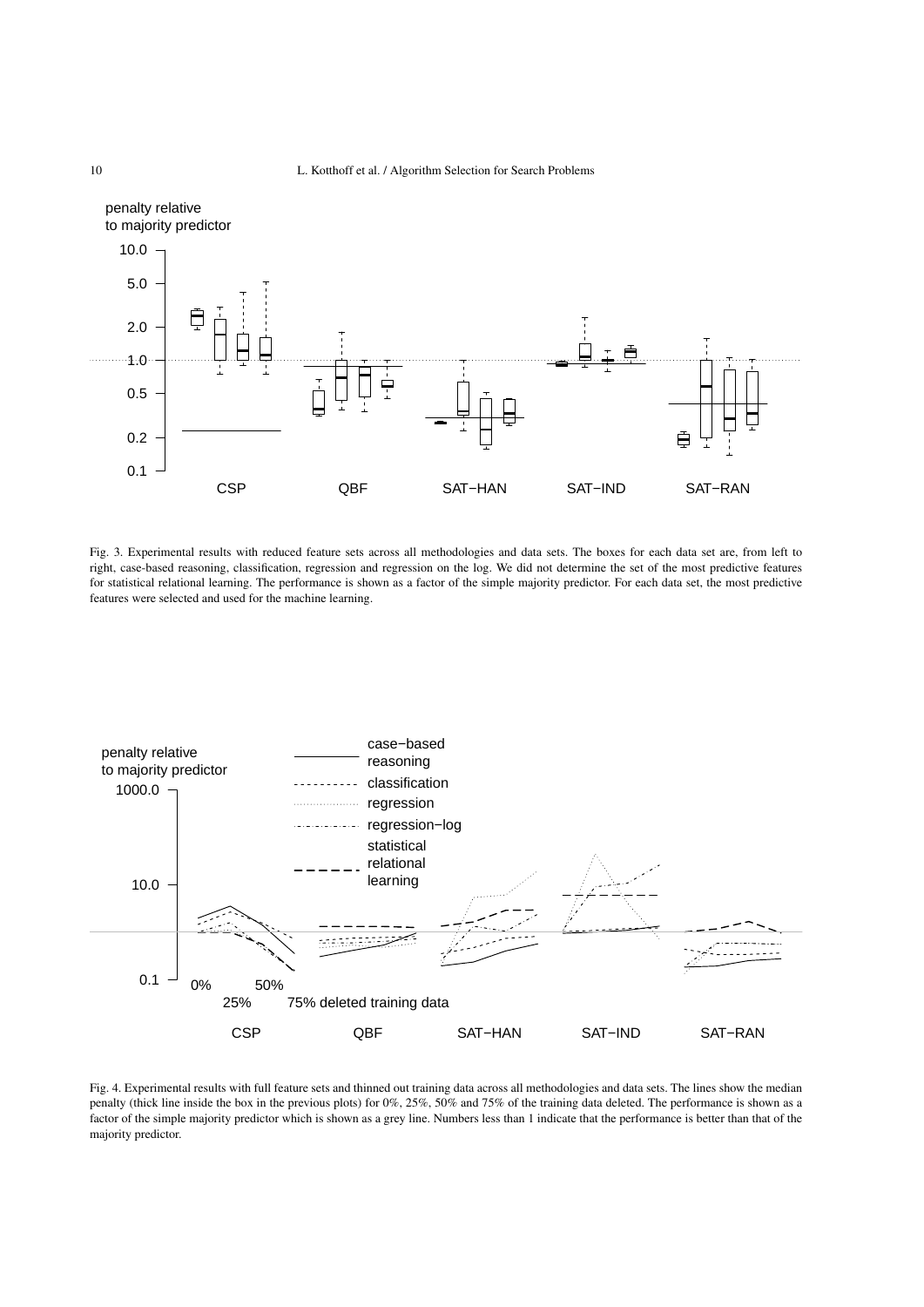ranked 1st, 2nd and 3rd. We chose the median performance for comparison because there was no machine learning algorithm with a clearly better performance than all of the others and algorithms with a good performance on one data set would perform much worse on different data. We also include the performance of the best algorithm because the number of algorithms in each methodology is different. While we believe that we included algorithms that represent a representative variety of approaches within each methodology, the median performance of all algorithms of each methodology may in some cases obscure the performance of the best algorithm. This is especially possible for the methodologies that include a large number of different algorithms. We used the same bootstrapping method to estimate the likelihood that an average and the best machine learning algorithm of a certain methodology would perform better than the simple majority predictor. The probabilities are summarised in Table 1.

Based on the bootstrapping estimates, an average case-based reasoning algorithm is most likely to give the best performance and most likely to deliver good performance in terms of being better than the [ma](#page-11-0)jority predictor. The picture is different when considering the best algorithm within each methodology rather than an average algorithm. Regression on the runtime is most likely to be the best performer here. Classification and regression on the log of the runtime are almost certain to be better than the majority predictor. The methodology that delivers good results in almost all cases is regression on the runtime. It has good probabilities of both a good ranking and being better than the majority predictor both when considering the best algorithm and an average algorithm. Only when a part of the training data is deleted it delivers relatively poor performance.

The best algorithm of each methodology is not necessarily the same on all data sets. This should be taken into account when considering the probabilities in parentheses in Table 1. For example, the numbers show that the best algorithm that does regression on the runtime has the highest probability of being the overall best performing algorithm. This does however require identifying that best alg[ori](#page-11-0)thm first. Any one algorithm of that methodology has a much lower chance of being best (the probability not in parentheses), whereas a case-based reasoning algorithm is more likely to perform best.

We observe that the majority classifier still has a non-negligible chance of being as least as good as sophisticated machine learning approaches. Its advantages over all the other approaches are its simplicity and that no problem features need to be computed, a task that can further impact the overall performance negatively because of the introduced overhead.

### *6.3. Determining the best machine learning algorithm*

When using machine learning for algorithm selection in practice, one has to decide on a specific machine learning algorithm rather than methodology. Looking at Figure 1, we notice that individual algorithms within the classification and regression methodologies have better performance than case-based reasoning. While having established case-based reasoning as the best overall m[ac](#page-7-0)hine learning *methodology*, the question remains whether an individual machine learning *algorithm* can improve on that performance.

The GaussianProcesses algorithm to predict the runtime has the best performance for the largest number of data sets. But how likely is it to perform well in general? Our aim is to identify machine learning algorithms that will perform well in general rather than concentrating on the top performer on one data set only to find that it exhibits bad performance on different data. It is unlikely that one of the best algorithms here will be the best one on new data, but an algorithm with good performance on all data sets is more likely to exhibit good performance on unseen data. We performed a bootstrap estimate of the probability of an individual machine learning algorithm being better than the majority predictor by sampling from the set of data sets as described above. The results are summarised in Table 2.

The results confirm our intuition  $-$  the two algorithms that *always* perform better than the majority predictor are never the best algorithms while the algorithm[s t](#page-12-0)hat have the best performance on at least one data set – GaussianProcesses predicting the runtime and RandomForest and LibSVM with radial basis function for classification – have a significantly lower probability of performing better than the majority predictor.

Some of the machine learning algorithms within the classification and regression methodologies have a less than 50% chance of outperforming the majority predictor and do not appear in Table 2 at all. It is likely that the bad performance of these algorithms contributed to the relatively low rankings of their respective methodologies compared with case-based reasoning, where all machine learning algorith[ms](#page-12-0) exhibit good performance. The fact that the individual algorithms with the best performance do not belong to the methodology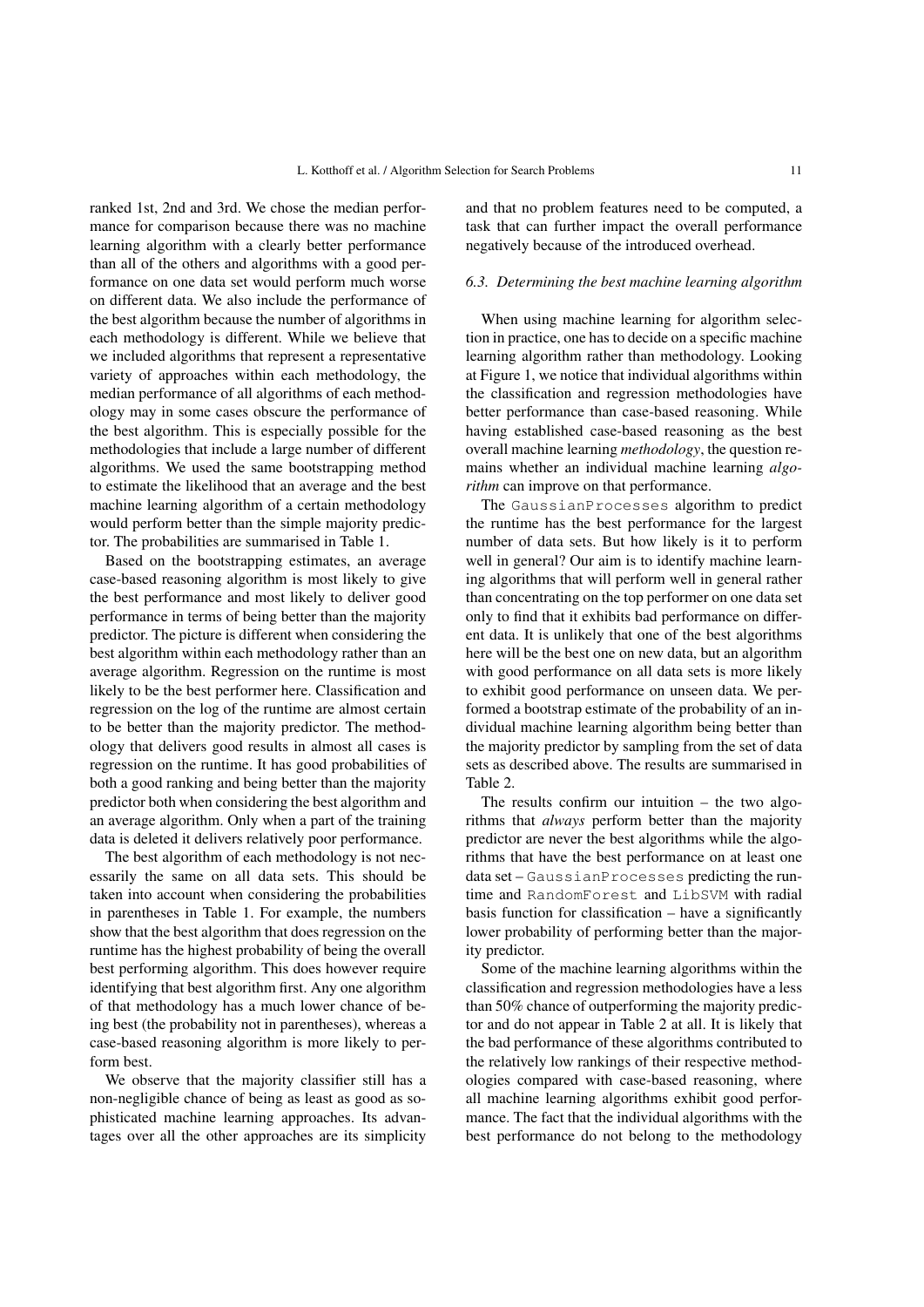12 L. Kotthoff et al. / Algorithm Selection for Search Problems

|                                       | rank with full training data |              |              | better than        | rank 1 with deleted training data |              |              |
|---------------------------------------|------------------------------|--------------|--------------|--------------------|-----------------------------------|--------------|--------------|
| methodology                           |                              |              | 3            | majority predictor | 25%                               | 50%          | 75%          |
| case-based<br>reason-<br>ing          | $52\%$ (5%)                  | 29% (10%)    | $25\%$ (31%) | 80\% (80\%)        | 80\% (7\%)                        | $70\%$ (16%) | 39\% (6\%)   |
| classification                        | $2\%$ (33%)                  | $3\%$ (51%)  | $5\%$ (32%)  | $60\%$ (99%)       | $6\%$ (61%)                       | $8\%$ (40%)  | $14\%$ (43%) |
| regression                            | $33\%$ (60%)                 | $32\%$ (35%) | $28\%$ (24%) | 67% (96%)          | $3\% (6\%)$                       | $7\%$ (9%)   | 35% (23%)    |
| regression-log                        | $8\% (2\%)$                  | $19\% (5\%)$ | 24\% (14\%)  | $75\%$ (99%)       | $1\% (26\%)$                      | 15% (35%)    | $6\% (27\%)$ |
| statistical<br>relational<br>learning | $6\% (0\%)$                  | $16\% (0\%)$ | $18\% (0\%)$ | $0\%$ (0%)         | $10\% (0\%)$                      | $0\%$ (0%)   | $5\% (0\%)$  |

Table 1

Probabilities for each methodology ranking at a specific place with regard to the median performance of its algorithms and probability that this performance will be better than that of the majority predictor. We also show the probabilities that the median performance of the algorithms of a methodology will be the best for thinned out training data. The numbers in parentheses show the probability of a methodology ranking at a specific place or being better than the majority predictor with regard to the *maximum* performance of its algorithms. All probabilities are rounded to the nearest percent. The highest probabilities for each rank are in bold.

<span id="page-11-0"></span>with the highest chances of good performance indicate that choosing the best individual machine learning algorithm regardless of methodology gives better overall performance.

The good performance of the case-based reasoning algorithms was expected based on the results presented in Table 1. All of the algorithms of this methodology have a very high chance of beating the majority predictor. The nearest-neighbour approach appears to be robust with respect to the number of neighbours considered.

The good results of the two best algorithms seem to contradict the expectations of the "No Free Lunch" theorems. These theorems state that superior performance of an algorithm in one scenario must necessarily be paid for by inferior performance in other scenarios. It has been shown however that the theorems do not necessarily apply in real-world scenarios because the underlying assumptions may not be satisfied [29]. In particular, the distribution of the best algorithms from the portfolio to problems is not random – it is certainly true that certain algorithms in the portfolio are the best on a much larger number of problems than oth[ers](#page-13-25). Xu et al. [39] for example explicitly exclude some of the algorithms in the portfolio from being selected in certain scenarios.

# 7. Conclusions

In this paper, we investigated the performance of five different machine learning methodologies and many machine learning algorithms for algorithm selection on five data sets from the literature. We compared the performance not only among these methodologies and algorithms, but also to existing algorithm selection systems. To the best of our knowledge, we presented the first large-scale, quantitative comparison of machine learning methodologies and algorithms applicable to algorithm selection. We furthermore applied statistical relational learning to algorithm selection for the first time.

We used the performance of the simple majority predictor as a baseline and evaluated the performance of everything else in terms of it. This is a less favourable evaluation than found in many publications, but gives a better picture of the real performance improvement of algorithm portfolio techniques over just using a single algorithm. This method of evaluation clearly demonstrates that simply choosing the best individual algorithm in all cases can achieve better performance than sophisticated (and computationally expensive) approaches.

Our evaluation also showed the performance in terms of a simple rule learner, evaluated the effects of using only the set of the most predictive features instead of all features, looked at the influence the size of the algorithm portfolio has on the relative performance of the machine learning methodologies and quantified performance changes with training with partial data sets.

We demonstrate that methodologies and algorithms that have the best performance on one data set do not necessarily have good performance on all data sets. A non-intuitive result of our investigation is that deleting parts of the training data can help improve the overall performance, although the results are not clear enough to draw definitive conclusions from them.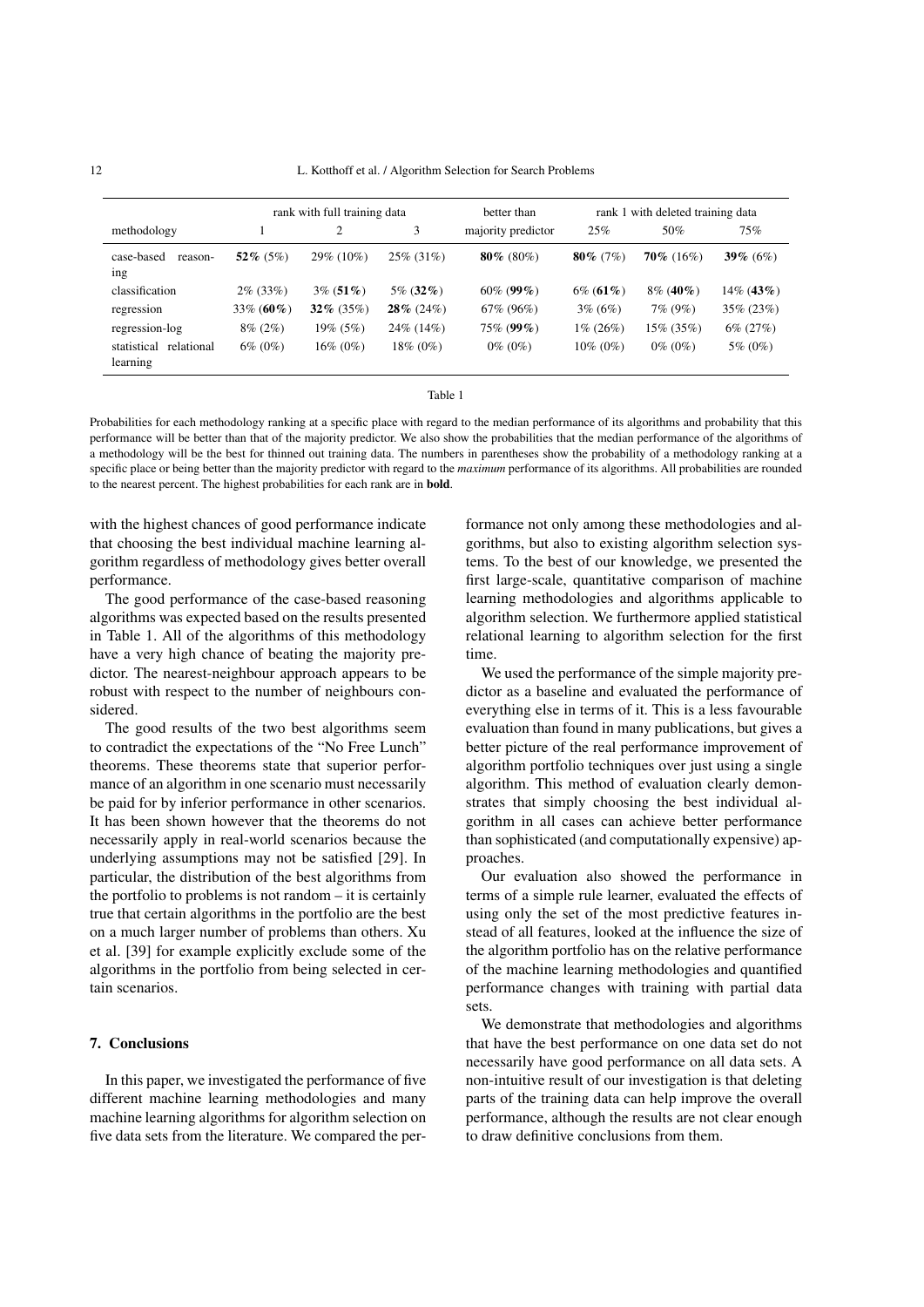| machine<br>learn-<br>ing methodology | algorithm                         | better than<br>majority<br>predictor |  |  |  |  |
|--------------------------------------|-----------------------------------|--------------------------------------|--|--|--|--|
| classification                       | LADTree                           | 100%                                 |  |  |  |  |
| regression                           | LinearRegression                  | $100\%$                              |  |  |  |  |
| case-based                           | IBk with 1 neighbour              | 81%                                  |  |  |  |  |
| reasoning<br>case-based              | IBk with 5 neighbours             | 81%                                  |  |  |  |  |
| reasoning<br>case-based              | IBk with 3 neighbours             | 80%                                  |  |  |  |  |
| reasoning                            |                                   |                                      |  |  |  |  |
| case-based<br>reasoning              | IBk with 10 neighbours            | 80%                                  |  |  |  |  |
| classification                       | DecisionTable                     | 80%                                  |  |  |  |  |
| classification                       | FT                                | 80%                                  |  |  |  |  |
| classification                       | J48                               | 80%                                  |  |  |  |  |
| classification                       | JRip                              | 80%                                  |  |  |  |  |
| classification                       | RandomForest                      | 80%                                  |  |  |  |  |
| regression                           | GaussianProcesses                 | 80%                                  |  |  |  |  |
| regression-log                       | GaussianProcesses                 | 80%                                  |  |  |  |  |
| regression-log                       | SMOreg                            | 80%                                  |  |  |  |  |
| regression-log                       | $LibSVM \varepsilon$              | 80%                                  |  |  |  |  |
| regression-log                       | LibSVM $\nu$                      | 80%                                  |  |  |  |  |
| classification                       | REPTree                           | 61%                                  |  |  |  |  |
| classification                       | LibSVM radial basis func-<br>tion | 61%                                  |  |  |  |  |
| regression                           | REPTree                           | 61%                                  |  |  |  |  |
| regression                           | SMOreg                            | 61%                                  |  |  |  |  |
| classification                       | AdaBoostM1                        | 60%                                  |  |  |  |  |
| classification                       | <b>BFTree</b>                     | 60%                                  |  |  |  |  |
| classification                       | ConjunctiveRule                   | 60%                                  |  |  |  |  |
| classification                       | PART                              | 60%                                  |  |  |  |  |
| classification                       | RandomTree                        | 60%                                  |  |  |  |  |
| regression-log                       | LinearRegression                  | 60%                                  |  |  |  |  |
| regression-log                       | REPTree                           | 60%                                  |  |  |  |  |
| classification                       | J48graft                          | 59%                                  |  |  |  |  |
| regression                           | LibSVM $\nu$                      | 59%                                  |  |  |  |  |
| Table 2                              |                                   |                                      |  |  |  |  |

<span id="page-12-0"></span>Probability that a particular machine learning algorithm will perform better than the majority predictor on the full training data. We only show algorithms with a probability higher than 50%, sorted by probability. All probabilities are rounded to the nearest percent.

Based on a statistical simulation with bootstrapping, we give recommendations as to which algorithms are likely to have good performance. We identify *linear regression* and *alternating decision trees* as implemented in WEKA as particularly promising types of machine learning algorithms. In the experiments done for this

paper, they always outperform the majority predictor. We focussed on identifying machine learning algorithms that deliver good performance in general. It should be noted that neither of these algorithms exhibited the best performance on any of the data sets, but the machine learning algorithms that did performed significantly worse on other data.

We furthermore demonstrated that *case-based reasoning* algorithms are very likely to achieve good performance and robust with respect to the number of past cases considered. Combined with the conceptual simplicity of nearest-neighbour approaches, it makes them a good starting point for researchers who want to use machine learning for algorithm selection, but are not machine learning experts themselves.

These recommendations are not meant to establish a set of machine learning algorithms that are the best in general for algorithm selection, but to provide guidance to practitioners who are unsure what machine learning to use after surveying the literature. In many cases, the choice of a particular machine learning algorithm will be influences by additional constraints that are particular to the specific scenario and cannot be considered here.

Finally, we demonstrated that the default parameters of the machine learning algorithms in WEKA already achieve very good performance and in most cases no tuning is required. While we were able to improve the performance in a few cases, finding the better configuration carried a high computational cost. In practice, few researcher will be willing or able to expend lots of resources to achieve small improvements.

#### Acknowledgments

We thank the anonymous reviewers of this paper and a previous version of this paper for their feedback; especially for helpful suggestions on how to improve the evaluation. We furthermore thank Kristian Kersting for pointing out *SV Mstruct* to us. Holger Hoos, Kevin Leyton-Brown and Lin Xu pointed out and helped to fix erroneous results regarding SATzilla in a previous version of this paper. They also pointed out the need to adjust the timeout values in the training data they present for SATzilla on their website.

This research was supported in part by EPSRC grant EP/H004092/1 and a grant from Amazon Web Services that provided for some of the computational resources used in the evaluation. Lars Kotthoff is supported by a SICSA studentship.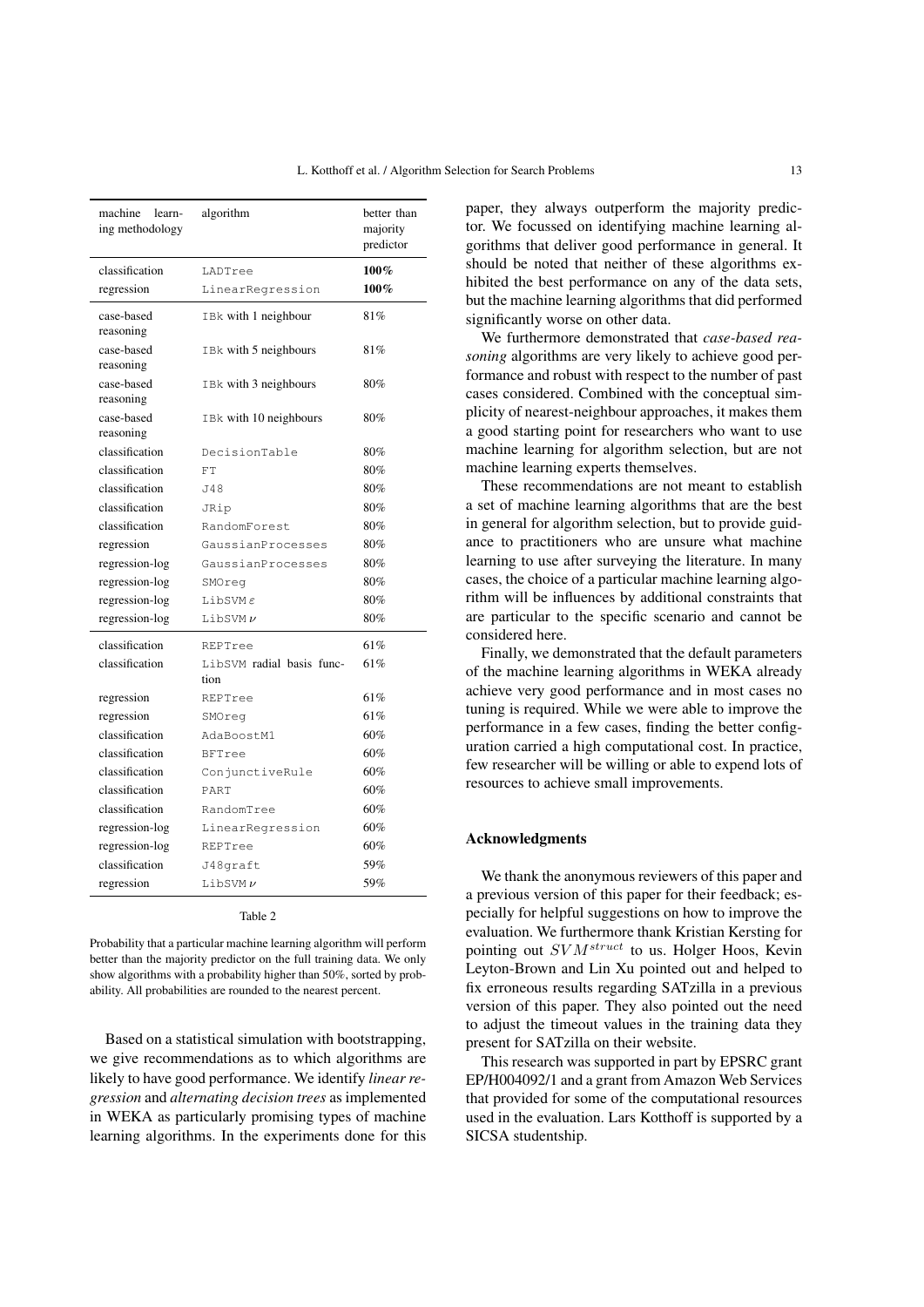#### References

- [1] Sanjukta Bhowmick, Victor Eijkhout, Yoav Freund, Erika Fuentes, and David Keyes. Application of machine learning in selecting sparse linear solvers. Technical report, Columbia University, 2006.
- [2] James E. Borrett, Edward P. K. Tsang, and Natasha R. Walsh. Adaptive constraint satisfaction: The quickest first principle. In *ECAI*, pages 160–164, 1996.
- <span id="page-13-8"></span>[3] Jaime Carbonell, Oren Etzioni, Yolanda Gil, Robert Joseph, Craig Knoblock, Steve Minton, and Manuela Veloso. PRODIGY: an integrated architecture for planning and learning. *SIGART Bull.*, 2:51–55, July 1991.
- <span id="page-13-12"></span>[4] Diane J. Cook and R. Craig Varnell. Maximizing the benefits of parallel search using machine learning. In *Proceedings of the 14th National Conference on Artificial Intelligence AAAI-97*, pages 559–564. AAAI Press, 1997.
- <span id="page-13-3"></span>[5] Eugene Fink. How to solve it automatically: Selection among Problem-Solving methods. In *Proceedings of the Fourth International Conference on Artificial Intelligence Planning Systems*, pages 128–136. AAAI Press, 1998.
- <span id="page-13-15"></span>[6] Cormac Gebruers, Brahim Hnich, Derek Bridge, and Eugene Freuder. Using CBR to select solution strategies in constraint programming. In *Proc. of ICCBR-05*, pages 222–236, 2005.
- <span id="page-13-22"></span>[7] Ian P. Gent, Christopher A. Jefferson, Lars Kotthoff, Ian Miguel, Neil C.A. Moore, Peter Nightingale, and Karen Petrie. Learning when to use lazy learning in constraint solving. In *ECAI*, pages 873–878, August 2010.
- <span id="page-13-17"></span>[8] Ian P. Gent, Lars Kotthoff, Ian Miguel, and Peter Nightingale. Machine learning for constraint solver design – a case study for the alldifferent constraint. In *3rd Workshop on Techniques for implementing Constraint Programming Systems (TRICS)*, pages 13–25, 2010.
- <span id="page-13-20"></span>[9] Alfonso E. Gerevini, Alessandro Saetti, and Mauro Vallati. An automatically configurable portfolio-based planner with macro-actions: PbP. In *Proceedings of the 19th International Conference on Automated Planning and Scheduling (ICAPS-09)*, pages 350–353, 2009.
- <span id="page-13-19"></span>[10] Lise Getoor and Ben Taskar. *Introduction to Statistical Relational Learning*. The MIT Press, 2007.
- <span id="page-13-5"></span>[11] Carla P. Gomes and Bart Selman. Algorithm portfolios. *Artificial Intelligence*, 126(1-2):43–62, 2001.
- [12] Alessio Guerri and Michela Milano. Learning techniques for automatic algorithm portfolio selection. In *ECAI*, pages 475– 479, 2004.
- <span id="page-13-14"></span>[13] Haipeng Guo and William H. Hsu. A Learning-Based algorithm selection meta-reasoner for the Real-Time MPE problem. In *Australian Conference on Artificial Intelligence*, pages 307– 318, 2004.
- [14] Mark Hall, Eibe Frank, Geoffrey Holmes, Bernhard Pfahringer, Peter Reutemann, and Ian H. Witten. The WEKA data mining software: An update. *SIGKDD Explor. Newsl.*, 11(1):10–18, November 2009.
- <span id="page-13-24"></span>[15] Robert C. Holte. Very simple classification rules perform well on most commonly used datasets. *Mach. Learn.*, 11:63–90, April 1993.
- <span id="page-13-16"></span>[16] Patricia D. Hough and Pamela J. Williams. Modern machine learning for automatic optimization algorithm selection. In *Proceedings of the INFORMS Artificial Intelligence and Data Mining Workshop*, November 2006.
- <span id="page-13-21"></span>[17] Thorsten Joachims. Training linear SVMs in linear time. In *Proceedings of the 12th ACM SIGKDD international conference on Knowledge discovery and data mining*, KDD '06, pages 217–226, New York, NY, USA, 2006. ACM.
- <span id="page-13-10"></span>[18] Serdar Kadioglu, Yuri Malitsky, Meinolf Sellmann, and Kevin Tierney. ISAC Instance-Specific algorithm configuration. In *ECAI 2010: 19th European Conference on Artificial Intelligence*, pages 751–756. IOS Press, 2010.
- <span id="page-13-23"></span>[19] Ron Kohavi. A study of Cross-Validation and bootstrap for accuracy estimation and model selection. In *IJCAI*, pages 1137– 1143. Morgan Kaufmann, 1995.
- <span id="page-13-11"></span>[20] Lars Kotthoff, Ian Miguel, and Peter Nightingale. Ensemble classification for constraint solver configuration. In *CP*, pages 321–329, September 2010.
- <span id="page-13-7"></span>[21] Michail G. Lagoudakis and Michael L. Littman. Algorithm selection using reinforcement learning. In *ICML '00: Proceedings of the Seventeenth International Conference on Machine Learning*, pages 511–518, San Francisco, CA, USA, 2000. Morgan Kaufmann Publishers Inc.
- <span id="page-13-13"></span>[22] Kevin Leyton-Brown, Eugene Nudelman, and Yoav Shoham. Learning the empirical hardness of optimization problems: The case of combinatorial auctions. In *CP '02: Proceedings of the 8th International Conference on Principles and Practice of Constraint Programming*, pages 556–572, London, UK, 2002. Springer-Verlag.
- <span id="page-13-6"></span>[23] Kevin Leyton-Brown, Eugene Nudelman, Galen Andrew, Jim Mcfadden, and Yoav Shoham. A portfolio approach to algorithm selection. In *IJCAI*, pages 1542–1543, 2003.
- <span id="page-13-4"></span>[24] Lionel Lobjois and Michel Lemaître. Branch and bound algorithm selection by performance prediction. In *AAAI '98/IAAI '98: Proceedings of the Fifteenth National/Tenth Conference on Artificial Intelligence/Innovative Applications of Artificial Intelligence*, pages 353–358, Menlo Park, CA, USA, 1998. American Association for Artificial Intelligence.
- <span id="page-13-9"></span>[25] Steven Minton. Automatically configuring constraint satisfaction programs: A case study. *Constraints*, 1:7–43, 1996.
- <span id="page-13-1"></span>[26] Eoin O'Mahony, Emmanuel Hebrard, Alan Holland, Conor Nugent, and Barry O'Sullivan. Using case-based reasoning in an algorithm portfolio for constraint solving. In *Proceedings of the 19th Irish Conference on Artificial Intelligence and Cognitive Science*, 2008.
- <span id="page-13-18"></span>[27] Luca Pulina and Armando Tacchella. A multi-engine solver for quantified boolean formulas. In *Proceedings of the 13th International Conference on Principles and Practice of Constraint Programming*, CP'07, pages 574–589, Berlin, Heidelberg, 2007. Springer-Verlag.
- <span id="page-13-2"></span>[28] Luca Pulina and Armando Tacchella. A self-adaptive multiengine solver for quantified boolean formulas. *Constraints*, 14 (1):80–116, 2009.
- <span id="page-13-25"></span>[29] R. Bharat Rao, Diana Gordon, and William Spears. For every generalization action, is there really an equal and opposite reaction? Analysis of the conservation law for generalization performance. In *Proceedings of the Twelfth International Conference on Machine Learning*, pages 471–479. Morgan Kaufmann, 1995.
- <span id="page-13-0"></span>[30] John R. Rice. The algorithm selection problem. *Advances in Computers*, 15:65–118, 1976.
- [31] Christopher K. Riesbeck and Roger C. Schank. *Inside Case-Based Reasoning*. L. Erlbaum Associates Inc., Hillsdale, NJ, USA, 1989.